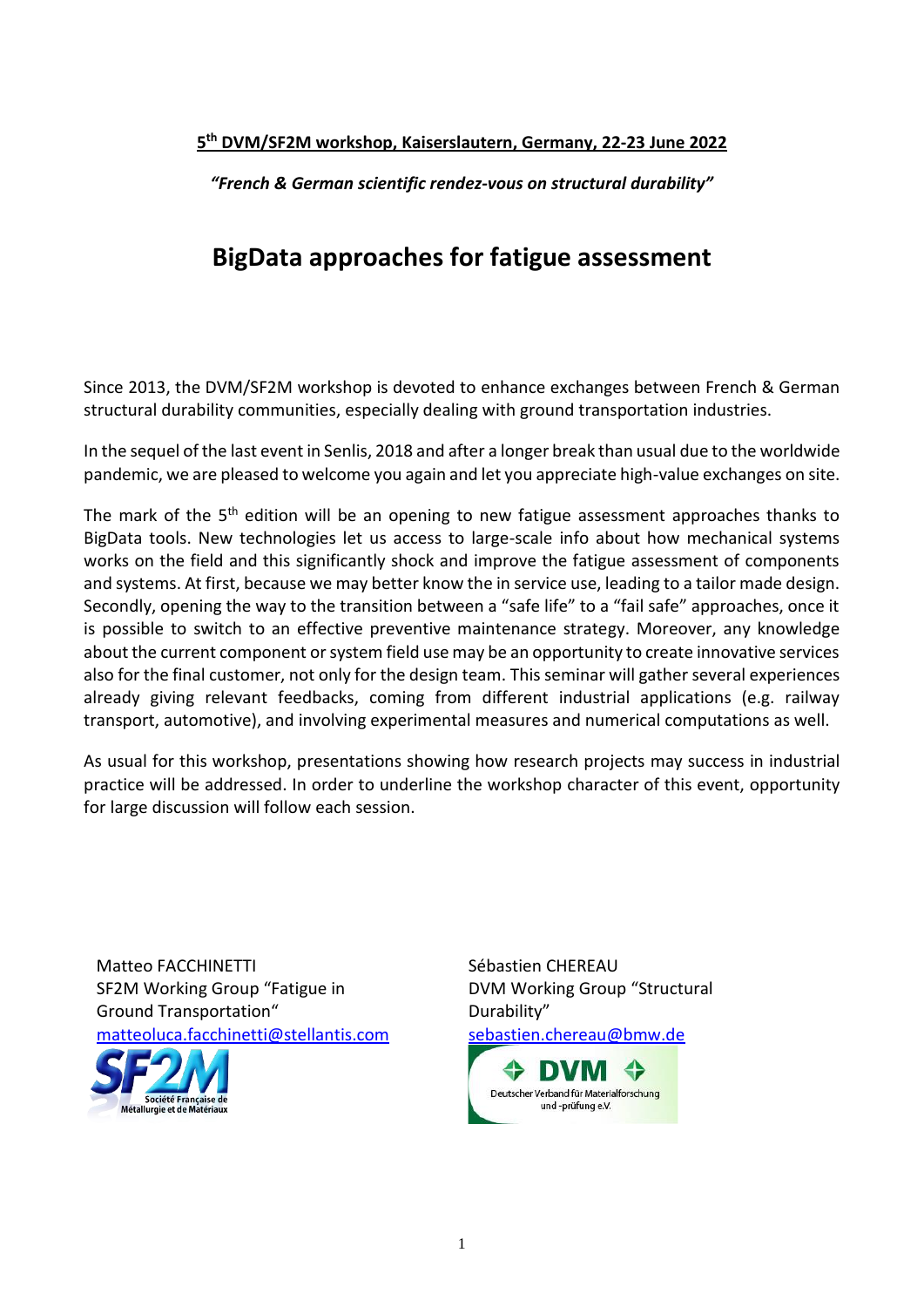## **Day 1 – Wednesday, 22. June 2022**

- 12:00 **Reception opening and lunch**
- 13:00 **Introduction – Sébastien Chéreau**
- 13:15 **First session** Moderator: Matteo Facchinetti

*Big Data, IoT and machine learning – new perspectives for load data and failure prediction Harald Tiesler – ZF Friedrichshafen AG – 30min. Discussion – 60min.*

*Big Data structuration for fatigue smart testing Xavier Hermite – CETIM – 30min. Discussion – 60min.*

### 16:15 **Photo and Coffee-Break**

- 16:45 *Model-based and data-driven structural maintenance: Damage localization and remaining lifetime assessment* A. Cugniere / A. Mösenbacher /– IABG – *30 min. Discussion – 60min.*
- 18:15 Short guided tour of ITWM experimental facilities
- 19:00 **Dinner – open end.**

### **Day 2 – Friday, 23. June 2022.**

08:00 **Reception**

## 08:15 **Second session** - Moderator: Sébastien Chéreau

*Analysis of connected vehicle data for the durability engineer Frédéric Kihm - HBK / nCODE (France) – 30min. Discussion – 60min.*

*Data based estimation of vehicle loads quantities M. Burger – ITWM Kaiserslautern – 30min. Discussion – 60min.*

#### 11:15 **Coffee-Break**

- 11:30 *Hybrid approach to predict fatigue event in railways rails Vincent Laurent et Maxime Gueguin– Eurobios ; Olivier Vo Van - SNCF – 30min. Discussion – 60min.*
- 13:00 **Buffet Lunch**
- 14:00 **End of the workshop**